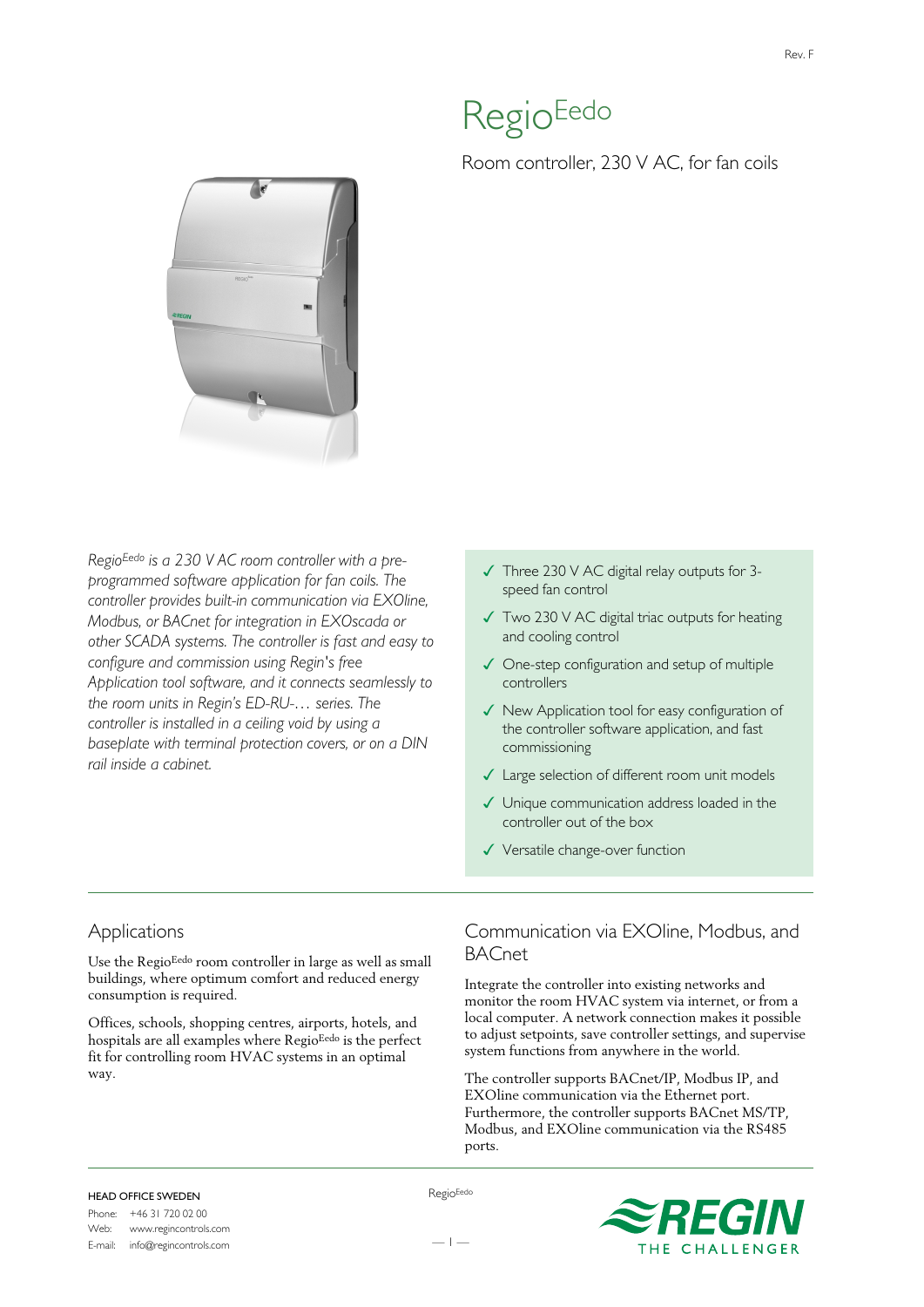### Suitable for any room HVAC system

Support practically any combination of heating, cooling, and variable air volume (VAV) devices that are part of the room HVAC system through the use of 10 selectable controller modes:

- ✓ Heating
- ✓ Heating + Heating
- $\checkmark$  Heating + Cooling
- ✓ Cooling
- ✓ Heating/Cooling (change-over)
- ✓ Heating + Heating/Cooling (change-over)
- ✓ Heating + VAV
- $\checkmark$  Cooling + VAV
- ✓ VAV
- $\checkmark$  Heating + Cooling + VAV

VAV devices can be controlled based on fresh air demand (a too high CO<sub>2</sub> level) or cooling demand, or based on both simultaneously.

# Operation with priority on comfort or energy saving

Set your room HVAC system to operate with priority on comfort or energy saving through the use of 5 different controller states:

- ✓ **Off** ► Energy saving and frost protection
- ✓ **Unoccupied** ► Energy saving
- ✓ **Standby** ► Energy saving
- ✓ **Occupied** ► Comfort
- ✓ **Bypass** ► Comfort and improved air quality through increased airflow

The controller provides several options for managing controller state changes. For example, by:

- ✓ Pressing the occupancy button on the room unit to increase the airflow.
- $\sqrt{\phantom{a}}$  Detecting presence in the room via a CO<sub>2</sub> sensor or a motion detector.
- ✓ Setting weekly time schedules.
- ✓ Issuing central commands via communication, for example, from a SCADA system.

# Application tool for easy configuration and fast commissioning

Load the same configuration into multiple controllers with one simple click.

Application tool is a user-friendly tool that allows for configuring and commissioning the controller in an efficient and time-saving way.

### 3-speed or EC fan control with additional features

Connect a 3-speed fan to the dedicated digital outputs that are equipped with built-in relays, or connect an EC fan to an analog output. A connected fan is controlled automatically or manually via a room unit, or via communication.

In addition, the controller provides the following fan control functions:

✓ **Fan boost**

Assure the person in the room that the fan is started when the occupancy button on the room unit is pressed, or when the controller detects presence.

Temporarily run the fan at an increased speed to provide a perceived cooling effect, until the cooling distribution from the cooling valve establishes.

✓ **Fan kick-start**

Ensure that the EC fan starts even when the fan is fed with low voltage from the output.

✓ **Fan afterblow**

As a safety precaution, use the fan to allow the electrical heating battery that is placed in the ductwork to cool off properly.

### Room units for basic controller configuration or end-user control

Perform basic controller configuration, or let the person in the room control the room's HVAC behaviour via a connected ED-RU... room unit. Choose from a large selection of room unit models to suit your specific needs.

The ED-RU... room unit series includes models with or without display, with or without fan control buttons, as well as with or without the option to perform setpoint adjustments. All room units are equipped with a built-in temperature sensor, and some models include a built-in CO2 sensor.

Room units with display can be used to modify basic configuration settings in the controller, as an alternative to using Application tool.

### Versatile change-over function

Use the controller in a 2-pipe change-over system, where warm or cold media flow in the same pipes and one valve is used to regulate both heating and cooling distribution.

The controller automatically detects when change-over occurs in the room HVAC system. Change-over detection is performed either by using a PT1000 sensor that is

#### HEAD OFFICE SWEDEN

Phone: +46 31 720 02 00<br>Web: www.regincontrols Web: www.regincontrols.com E-mail: info@regincontrols.com **Regio**Eedo

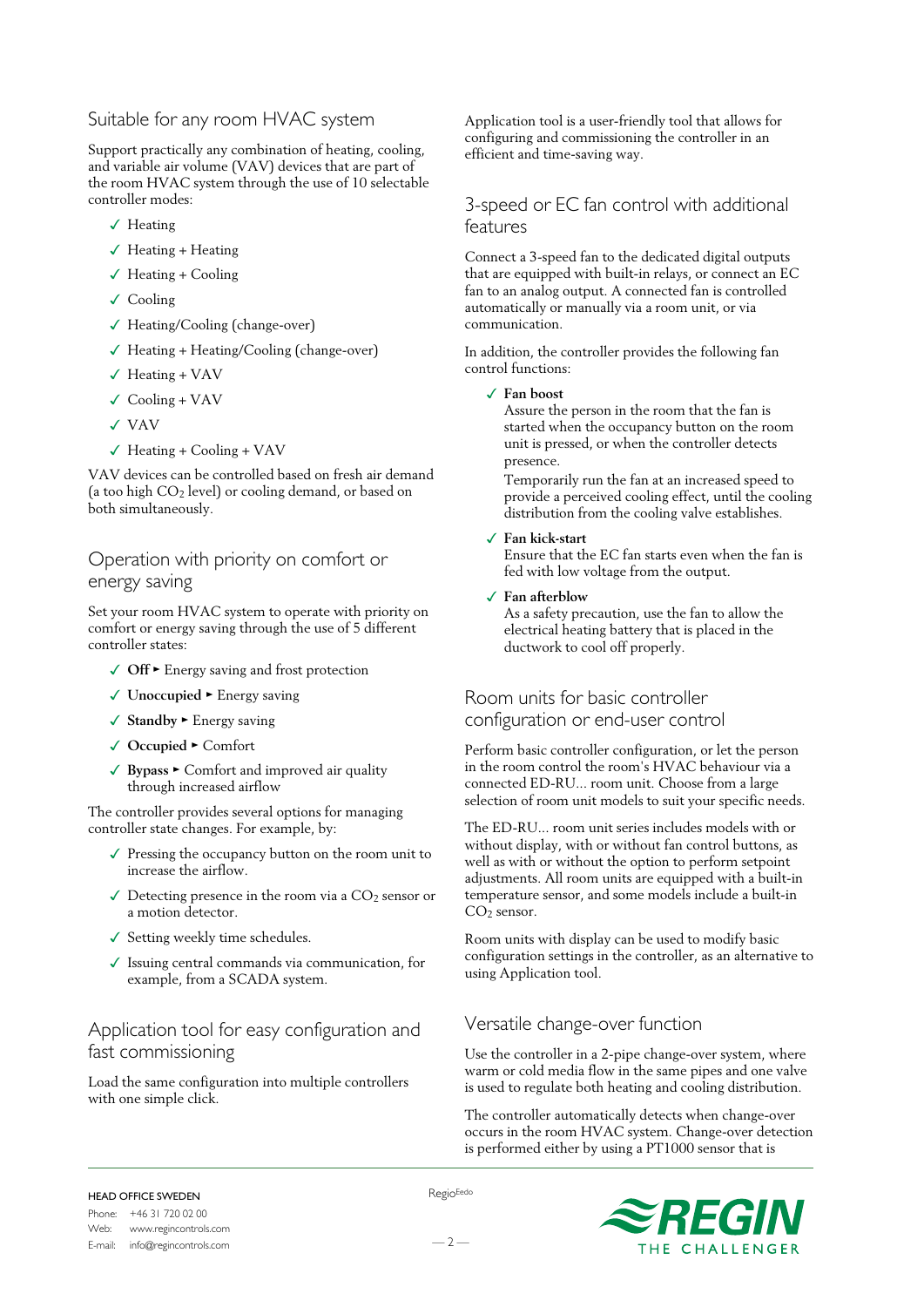connected to an analog input, or by using a potential-free contact that is connected to a digital input.

### 6-way valve support

Use a 6-way valve to regulate the heating and cooling distribution.

The 6-way valve can be controlled by a 0...10 V or a 3 point actuator.

### Protection and maintenance

Protect your room HVAC system and perform automatic valve exercise.

✓ **Frost protection**

Set the controller in Off state to enable automatic frost protection for your room. This prevents frost damages by ensuring that the room temperature does not drop below 8 °C.

#### ✓ **Condensation protection**

Avoid water dripping from the ceiling by ensuring that no condensation is created in your cooling beams.

By connecting Regin's condensation detector KG-A/1 to the controller, the cooling output signal from the controller is set to zero as soon as condensation is detected.

✓ **Valve exercise**

Set schedules for automatic valve exercise to ensure that your valves always are in good working order.

The controller can be set to perform valve exercise at any minute or hour of the day.

### Installation

Mount the controller on a DIN rail inside a cabinet, or on a wall above a false ceiling by using the included baseplate and terminal protection covers.

The controller form factor is EURO norm, which makes it fit into a standard EURO norm cabinet.



Phone: +46 31 720 02 00<br>Web: www.regincontrols www.regincontrols.com E-mail: info@regincontrols.com **Regio**Eedo

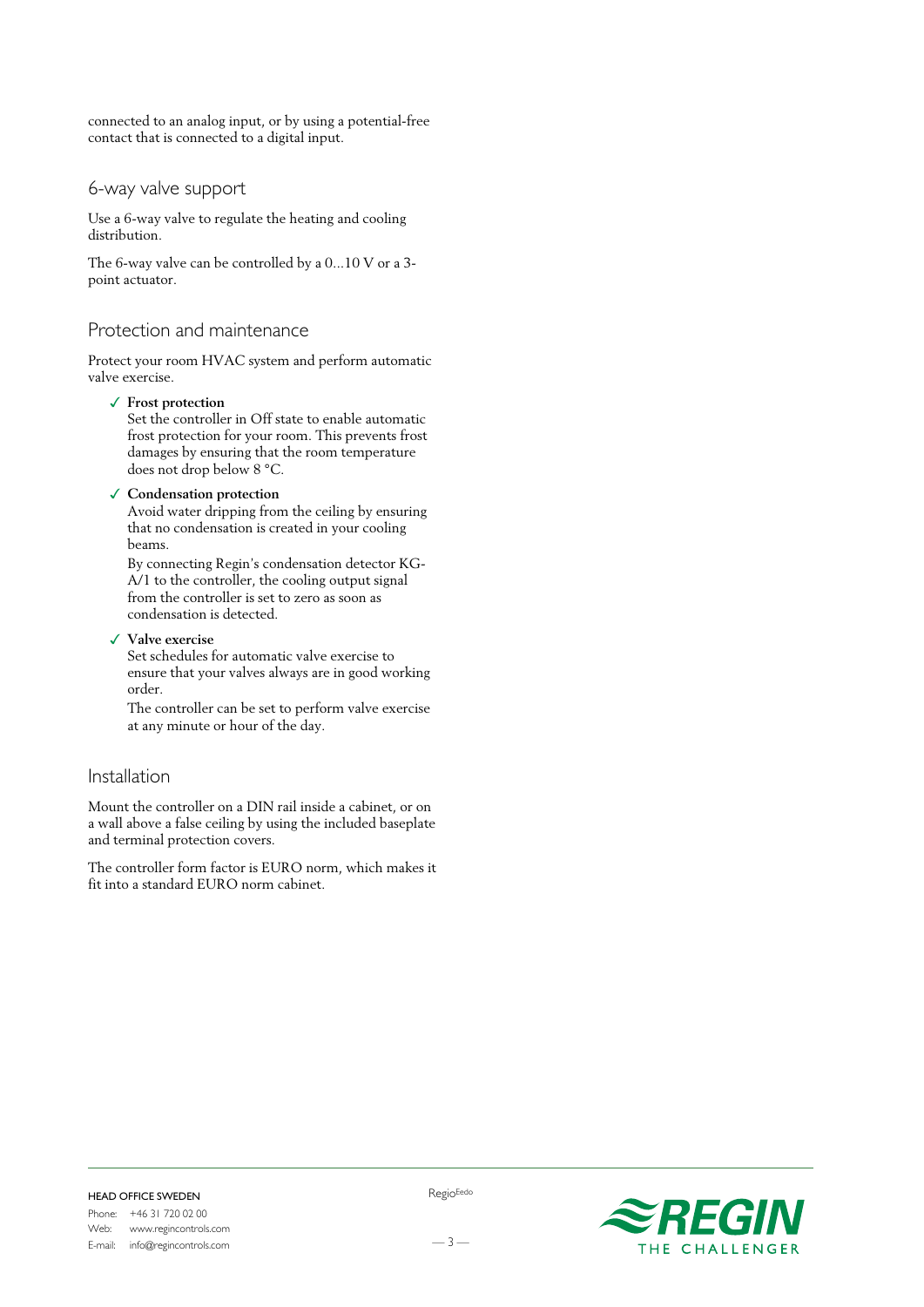# Technical data

| General data                                                                              |                                                                                                                                                        |
|-------------------------------------------------------------------------------------------|--------------------------------------------------------------------------------------------------------------------------------------------------------|
| <b>Supply voltage</b>                                                                     | 230 V ~ (207253 V ~ 50/60 Hz)                                                                                                                          |
| <b>Power consumption</b>                                                                  | <b>11 VA</b>                                                                                                                                           |
| <b>Memory backup</b>                                                                      | Backup of memory and real-time clock function                                                                                                          |
| <b>Battery type</b>                                                                       | CR2032 replaceable lithium cell                                                                                                                        |
| <b>Battery life</b>                                                                       | Min. 5 years                                                                                                                                           |
| <b>Protection class</b>                                                                   | <b>IP20</b>                                                                                                                                            |
| Protection class, with terminal protec-<br>tion covers                                    | IP30                                                                                                                                                   |
| <b>Protection class, electrical</b>                                                       | Class II                                                                                                                                               |
| <b>Ambient humidity</b>                                                                   | Max. 95 % RH (non-condensing)                                                                                                                          |
| <b>Ambient temperature</b>                                                                | $055$ °C                                                                                                                                               |
| Storage temperature                                                                       | $-20 + 70 °C$                                                                                                                                          |
| <b>Mounting</b>                                                                           | Wall, DIN rail                                                                                                                                         |
| <b>Number of DIN modules</b>                                                              | 8.5                                                                                                                                                    |
| Dimensions, controller unit with<br>terminal blocks (WxHxD)                               | 149 x 121 x 58 mm                                                                                                                                      |
| Dimensions, controller unit with base-<br>plate and terminal protection covers<br>(WxHxD) | 153 x 202 x 68 mm                                                                                                                                      |
| <b>Cable connections</b>                                                                  | Pluggable terminal blocks, screw (AI, AO, DI)<br>Pluggable terminal blocks, push-in (COM ports)<br>Fixed terminal blocks, push-in (supply voltage, DO) |
| <b>Operating system</b>                                                                   | EXOrealC                                                                                                                                               |

| <b>Communication ports</b> | <b>RS485</b> | <b>Ethernet</b> | <b>Total</b> |
|----------------------------|--------------|-----------------|--------------|
| Count                      |              |                 |              |

| Inputs and outputs | Alb | <b>AIC</b> | <b>DI</b> b | Cla | AOa | <b>DOc</b> | <b>DOd</b> | <b>POa</b> | <b>Total</b> |
|--------------------|-----|------------|-------------|-----|-----|------------|------------|------------|--------------|
| Count              |     |            |             |     |     |            |            |            |              |

### **Inputs**

| Analogue input b (Alb)     | $010$ V DC                                               |
|----------------------------|----------------------------------------------------------|
| Analogue input c (Alc)     | IPT1000                                                  |
| Digital input b (DIb)      | Sourcing input type, GND is ref                          |
| Condensation input a (Cla) | Input dedicated for Regin's condensation detector KG-A/1 |

### **Outputs**

| Analogue output a (AOa)                                           | 010 V DC, max. 5 mA, short-circuit proof |
|-------------------------------------------------------------------|------------------------------------------|
| Digital output c (DOc)                                            | Relay output 230 V AC, max. 3 A          |
| Digital output d (DOd)                                            | Triac output 230 V AC, max. 300 mA       |
| Digital outputs, total max. current (fuse) 6.3 A (6.3 AT 5x20 mm) |                                          |
| Power output a (POa)                                              | 24 V DC, max. 50 mA                      |

### **RS485 communication port 1**

| <b>Default protocol</b>    | <b>EXOline</b>                       |
|----------------------------|--------------------------------------|
| <b>Supported protocols</b> | <b>EXOline, Modbus, BACnet MS/TP</b> |

Phone: +46 31 720 02 00 Web: www.regincontrols.com E-mail: info@regincontrols.com

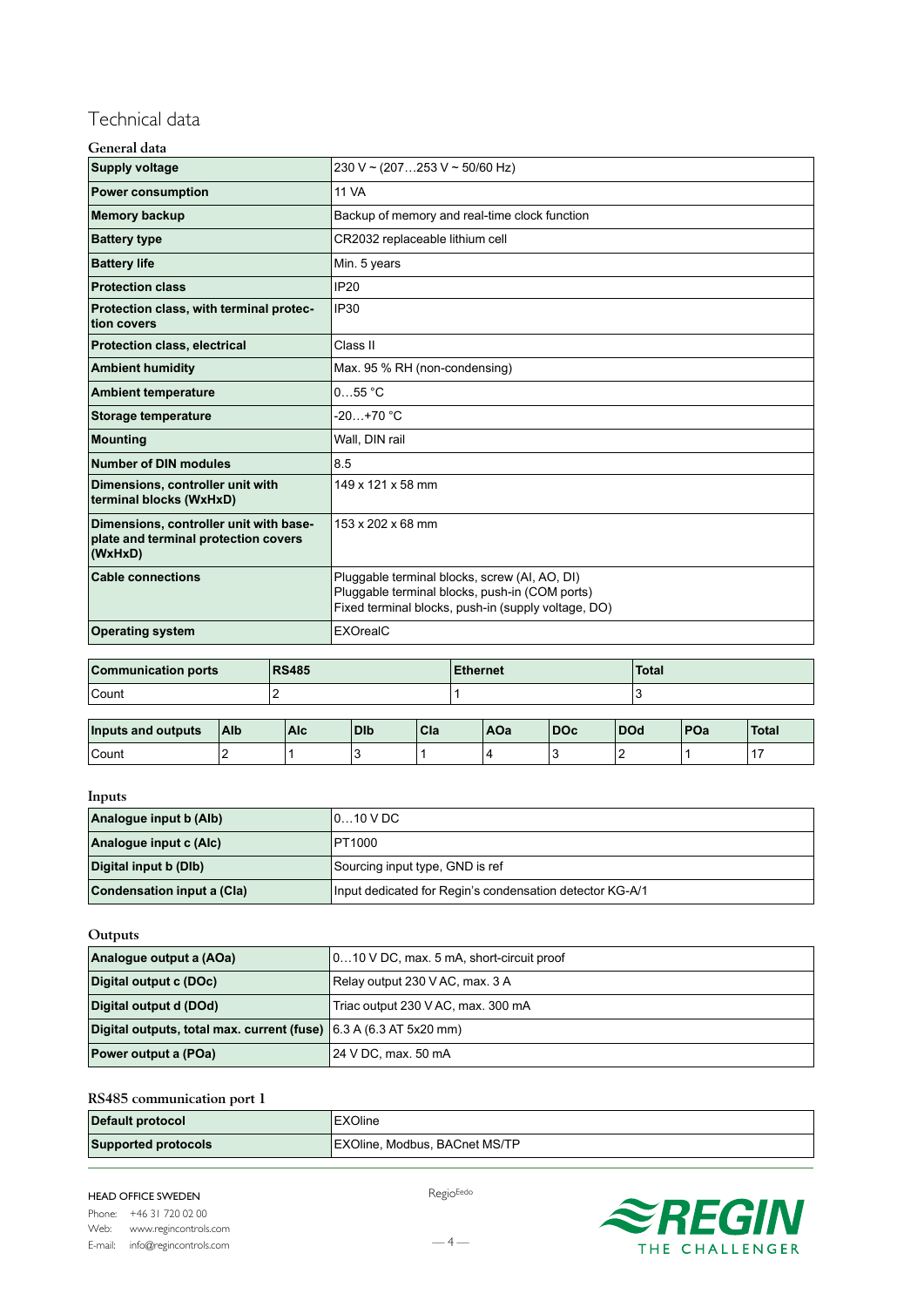| <b>Port isolation</b>      | Galvanic common mode voltage, max. 150 V |
|----------------------------|------------------------------------------|
| <b>Communication speed</b> | 9600 bps (120038400 bps)                 |
| Parity                     | Even, Odd, None                          |
| <b>Stop bits</b>           | 1 or 2                                   |

### **RS485 communication port 2**

| <b>Default protocol</b>    | <b>EXOline</b>                |
|----------------------------|-------------------------------|
| <b>Supported protocols</b> | EXOline, Modbus, BACnet MS/TP |
| <b>Port isolation</b>      | No.                           |
| <b>Communication speed</b> | 9600 bps (120038400 bps)      |
| <b>Parity</b>              | Even, Odd, None               |
| <b>Stop bits</b>           | $1$ or $2$                    |

### **Ethernet communication port**

| Default protocol           | <b>EXOline</b>                       |
|----------------------------|--------------------------------------|
| <b>Supported protocols</b> | <b>EXOline, Modbus IP, BACnet/IP</b> |
| <b>Communication speed</b> | 9600 bps (120038400 bps)             |

# Models

| <b>Article</b>       | <b>Description</b>                                                   |
|----------------------|----------------------------------------------------------------------|
| <b>RC-E163W-1-TP</b> | Regio <sup>Eedo</sup> with baseplate and terminal protection covers. |

### Accessories

| <b>Article</b> | <b>Description</b>                                                   |
|----------------|----------------------------------------------------------------------|
| IED-RU-        | External room unit in the ED-RU- series.                             |
| EDSP-K3        | Cable for connecting the external room unit.                         |
| $KG-A/1$       | Condensation detector for Regio controllers.                         |
| E-CABLE2-USB   | USB cable for configuring Regio <sup>Eedo</sup> in Application tool. |

# Dimensions



**[mm]**

# HEAD OFFICE SWEDEN

Phone: +46 31 720 02 00 Web: www.regincontrols.com E-mail: info@regincontrols.com

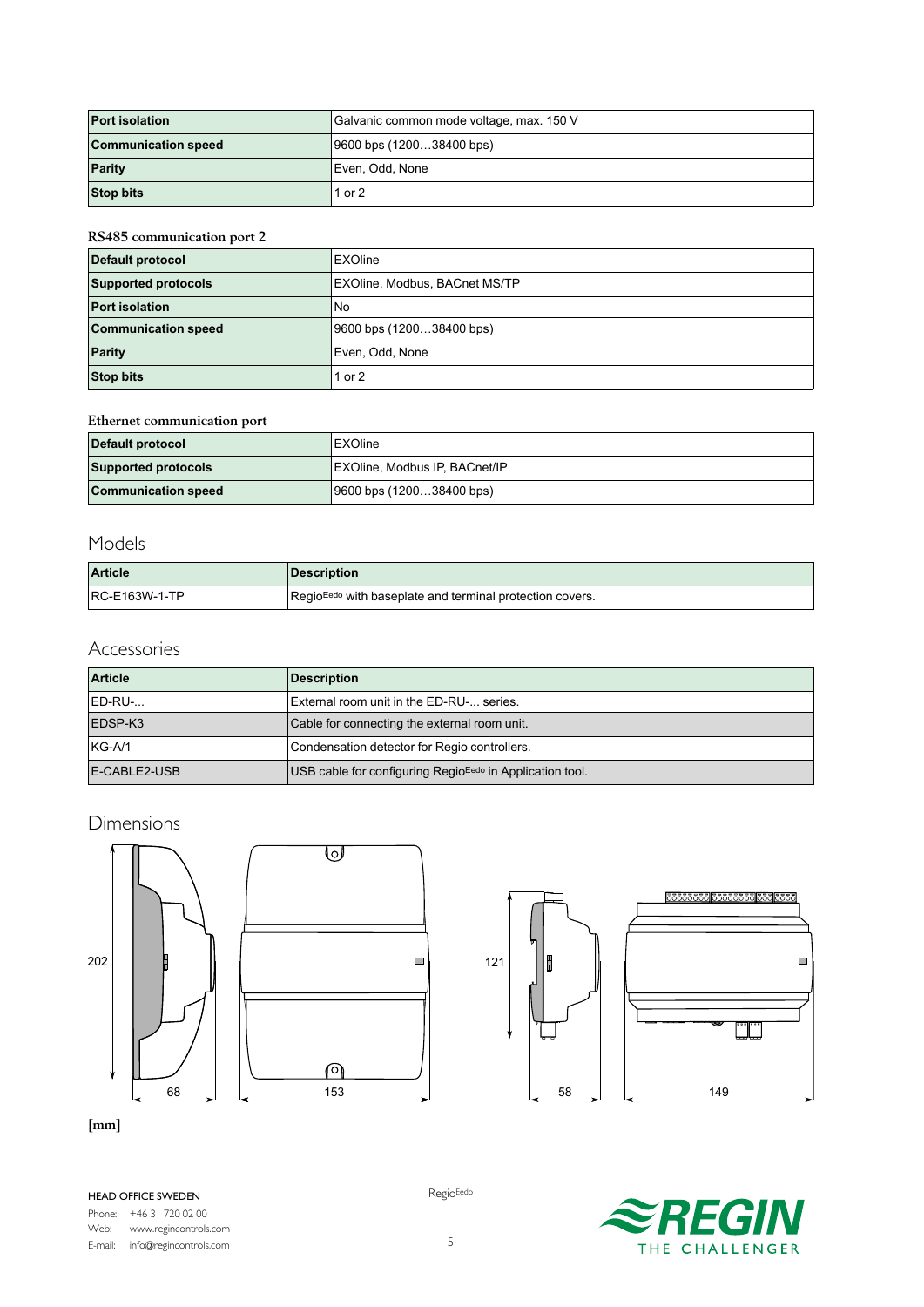# Wiring



| Terminal № and<br>designator                                  | <b>Type</b>              | <b>Description</b>                                                                                                                                          |
|---------------------------------------------------------------|--------------------------|-------------------------------------------------------------------------------------------------------------------------------------------------------------|
| 1 <sub>L</sub>                                                | Supply voltage           | 230 V AC supply voltage.                                                                                                                                    |
| 2 N                                                           | Supply voltage (neutral) | 230 V AC supply voltage (neutral).                                                                                                                          |
| 10 <sub>N1</sub><br>12 N <sub>2</sub><br>20 N <sub>3</sub> -5 | Neutral                  | Digital output neutral.                                                                                                                                     |
| 11 DO1d<br>13 DO <sub>2</sub> d                               | Digital output           | Triac output used for valve, blinds, or lighting control, or for alarms or forced<br>ventilation.                                                           |
| 21 DO3c<br>22 DO <sub>4</sub> c<br>23 DO <sub>5</sub> c       | Digital output           | Relay output used for 3-speed fan control.                                                                                                                  |
| 30 N<br>31A<br>32 B                                           | RS485 communication port | RS485 connector used for communication via BACnet, or for master/slave<br>communication via Exoline or Modbus.<br>This connection is galvanically isolated. |

### HEAD OFFICE SWEDEN

Phone: +46 31 720 02 00<br>Web: www.regincontrols. www.regincontrols.com E-mail: info@regincontrols.com

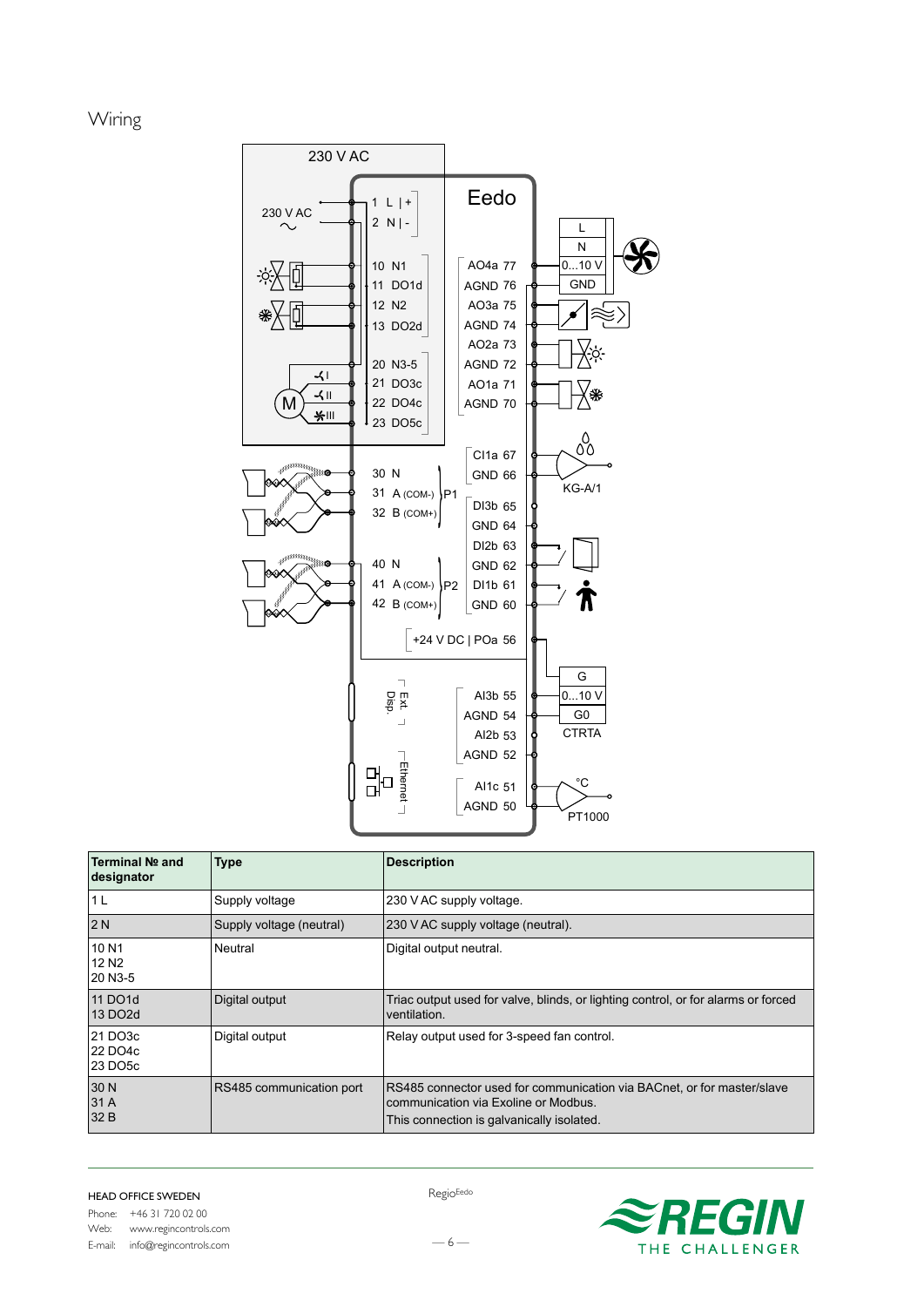| Terminal Nº and<br>designator                                             | <b>Type</b>                              | <b>Description</b>                                                                                                                                              |
|---------------------------------------------------------------------------|------------------------------------------|-----------------------------------------------------------------------------------------------------------------------------------------------------------------|
| 40N<br>41 A<br>42B                                                        | RS485 communication port                 | RS485 connector used for communication via BACnet, or for master/slave<br>communication via Exoline or Modbus.<br>This connection is not galvanically isolated. |
| Ext. Disp.                                                                | External display communica-<br>tion port | 4P4C modular connector used for communication with an ED-RU- room<br>unit.                                                                                      |
|                                                                           | Ethernet communication port              | 8P8C modular connector used for Ethernet - TCP/IP communication.                                                                                                |
| 50 AGND<br>52 AGND<br>54 AGND<br>70 AGND<br>72 AGND<br>74 AGND<br>76 AGND | Analog ground                            | Signal ground for analog inputs and outputs.                                                                                                                    |
| 51 AI1c                                                                   | Analog input                             | Input used for change-over detection or for temperature sensor.                                                                                                 |
| 53 AI2b<br>55 AI3b                                                        | Analog input                             | Input used for CO <sub>2</sub> , condensation, or relative humidity sensor.                                                                                     |
| 56 POa                                                                    | Power output                             | 24 V DC supply voltage output used for powering a CO <sub>2</sub> or condensation<br>sensor.                                                                    |
| 60 GND<br>62 GND<br>64 GND<br>66 GND                                      | Digital ground                           | Signal ground for digital inputs.                                                                                                                               |
| 61 DI1b<br>63 DI2b<br>65 DI3b                                             | Digital input                            | Input used for presence, open window, or change-over detection.                                                                                                 |
| 67 Cl1a                                                                   | Condensation input                       | Input dedicated for Regin's condensation detector KG-A/1.                                                                                                       |
| 71 AO1a<br>73 AO2a<br>75 AO3a<br>77 AO4a                                  | Analog output                            | Output used for valve, damper, or EC fan control.                                                                                                               |

The ED-RU-… room unit is connected to the controller by using a Regin EDSP-K3 cable, as shown in the following wiring diagram.



| Terminal № and designator | <b>EDSP-K3 wire color</b> |
|---------------------------|---------------------------|
| 10 G                      | <b>Black</b>              |
| 11 G <sub>0</sub>         | White                     |
| 42 A                      | Yellow                    |
| 43B                       | <b>Brown</b>              |

**Regio**<sub>Eedo</sub>



 $-7-$